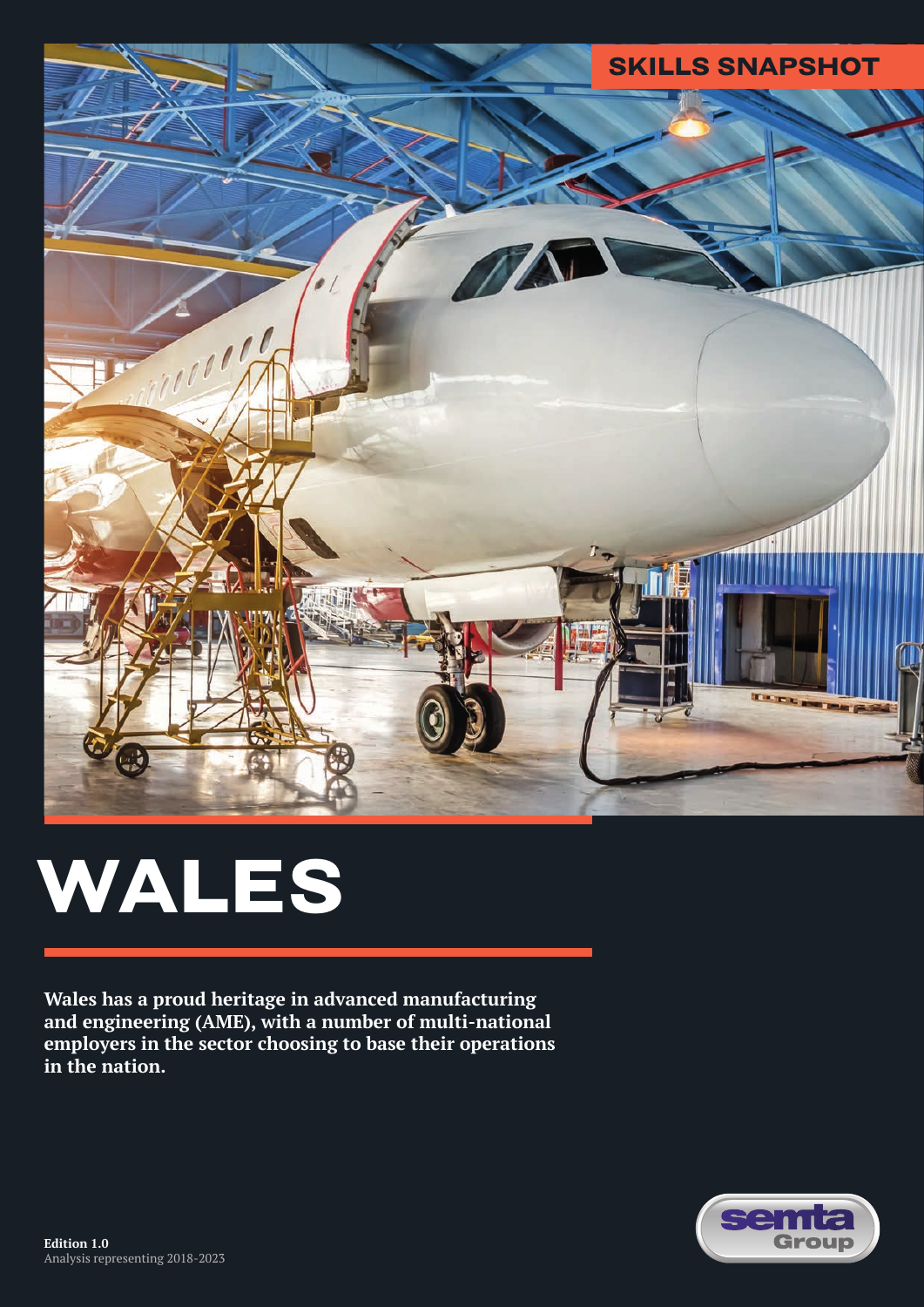WHALES HALL



#### **Introduction**

The lifeblood of the sector is a thriving base of micro-sized and SME-sized employers, which comprise over 99% of the total number of employers. The Welsh AME sector is given strong backing by the Welsh Government, which has recently (August 2018) announced plans to inject £3m of funding into new research hub in Cardiff to drive commercialisation.

**The Welsh Government enjoys full control of the nation's education and skills system.**

This focus on research and on innovation is, in the context of a projected shift from lower-skilled occupational roles within AME to higher-skilled ones, sensible. There will be a shrinkage of the lowerskilled occupational areas (especially process, plant and machine operatives) and a relatively large growth in the numbers of professionals employed.

Although Welsh-based employers must pay the pan-UK apprenticeship levy, the Welsh Government has chosen to follow a different path to the UK Government in how it defines an apprenticeship, with competency qualifications and technical knowledge qualifications included within all Welsh apprenticeships.

Qualifications Wales has announced plans to undertake a review of the current state of qualifications in the engineering, advanced manufacturing and energy sectors, a category previously identified by the Welsh Government.

To build on this legacy the review will seek to develop a thorough understanding of the qualifications spectrum and following interviews with key stakeholders (employers, learning providers, learners, industrial bodies) decide whether Qualifications Wales should take any action to further improve the effectiveness of qualifications currently on offer or the system itself.

With a publication of findings set for Autumn 2020 release, the review will include a comparison exercise where similarities and differences between equivalent qualifications offered in other countries will be compared side by side with those currently available in Wales.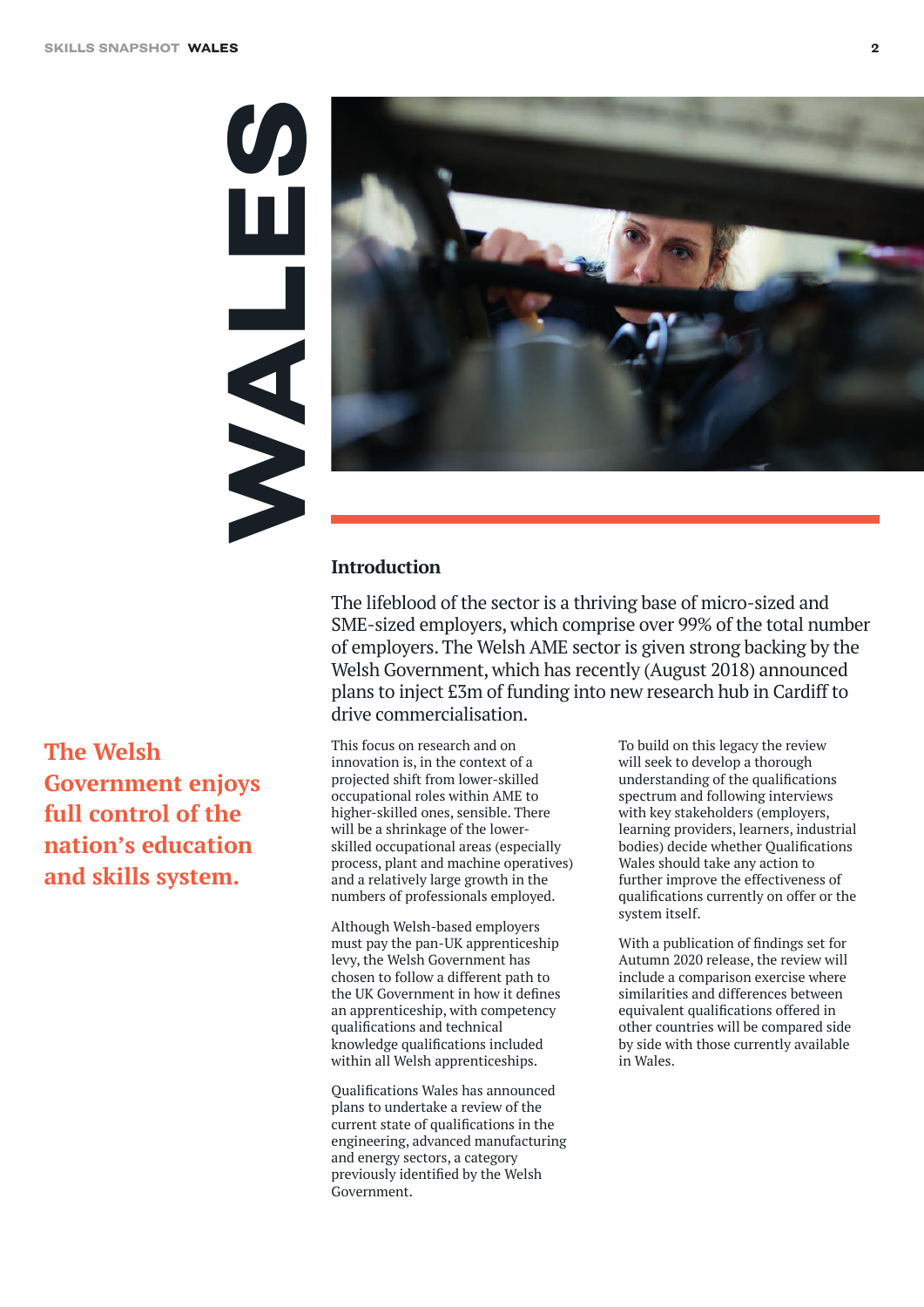## **Sector Profile**

According to official (IDBR) data from the UK government, Wales accounts for a lower percentage of AME employers than any part of the UK bar Northern Ireland.

| <b>Employer size</b>            | <b>Micro</b><br>(0-9 employees) | <b>Small</b><br>(10-49 employees) | <b>Medium</b><br>(50-249 employees) | Large<br>$(250 +$ employees) | <b>Total</b> | As percentage<br>of total |
|---------------------------------|---------------------------------|-----------------------------------|-------------------------------------|------------------------------|--------------|---------------------------|
| <b>East Midlands</b>            | 9,920                           | 1,315                             | 325                                 | 50                           | 11,610       | $7.4$                     |
| <b>East of England</b>          | 13,905                          | 1,610                             | 400                                 | 75                           | 15,990       | $10.2$                    |
| London                          | 14,705                          | 995                               | 225                                 | 50                           | 15,975       | 10.2                      |
| <b>North East</b>               | 6,180                           | 535                               | 165                                 | 35                           | 6,915        | 4.4                       |
| <b>North West</b>               | 15,120                          | 1,625                             | 375                                 | 75                           | 17,195       | 10.9                      |
| <b>Northern Ireland</b>         | 2,660                           | 370                               | 85                                  | 15                           | 3,130        | 2.0                       |
| <b>Scotland</b>                 | 14,080                          | 1,085                             | 250                                 | 65                           | 15,480       | 9.9                       |
| <b>South East</b>               | 21,125                          | 2,125                             | 470                                 | 125                          | 23,845       | 15.2                      |
| <b>South West</b>               | 11,575                          | 1,265                             | 270                                 | 65                           | 13,175       | 8.4                       |
| <b>Wales</b>                    | 5,120                           | 545                               | 160                                 | 35                           | 5,860        | 3.7                       |
| <b>West Midlands</b>            | 13,620                          | 2,110                             | 525                                 | 110                          | 16,365       | 10.4                      |
| <b>Yorkshire and the Humber</b> | 9,655                           | 1,435                             | 375                                 | 65                           | 11,530       | $7.3$                     |
| <b>Total</b>                    | 137,665                         | 15,015                            | 3,625                               | 765                          | 157,070      | 100                       |
| As % of Total                   | 87.6                            | 9.6                               | 2.3                                 | 0.5                          | 100          |                           |

|                      | 2018 Employment in AME |
|----------------------|------------------------|
| East Midlands        | 112,377                |
| East of England      | 139,623                |
| London               | 102,730                |
| <b>North East</b>    | 56,051                 |
| North West           | 161,874                |
| Northern Ireland     | 38,878                 |
| Scotland             | 107,941                |
| South East           | 189,627                |
| South West           | 144,903                |
| <b>Wales</b>         | 79,798                 |
| <b>West Midlands</b> | 192,956                |
| Yorkshire and Humber | 120,346                |
| <b>Grand Total</b>   | 1,447,103              |

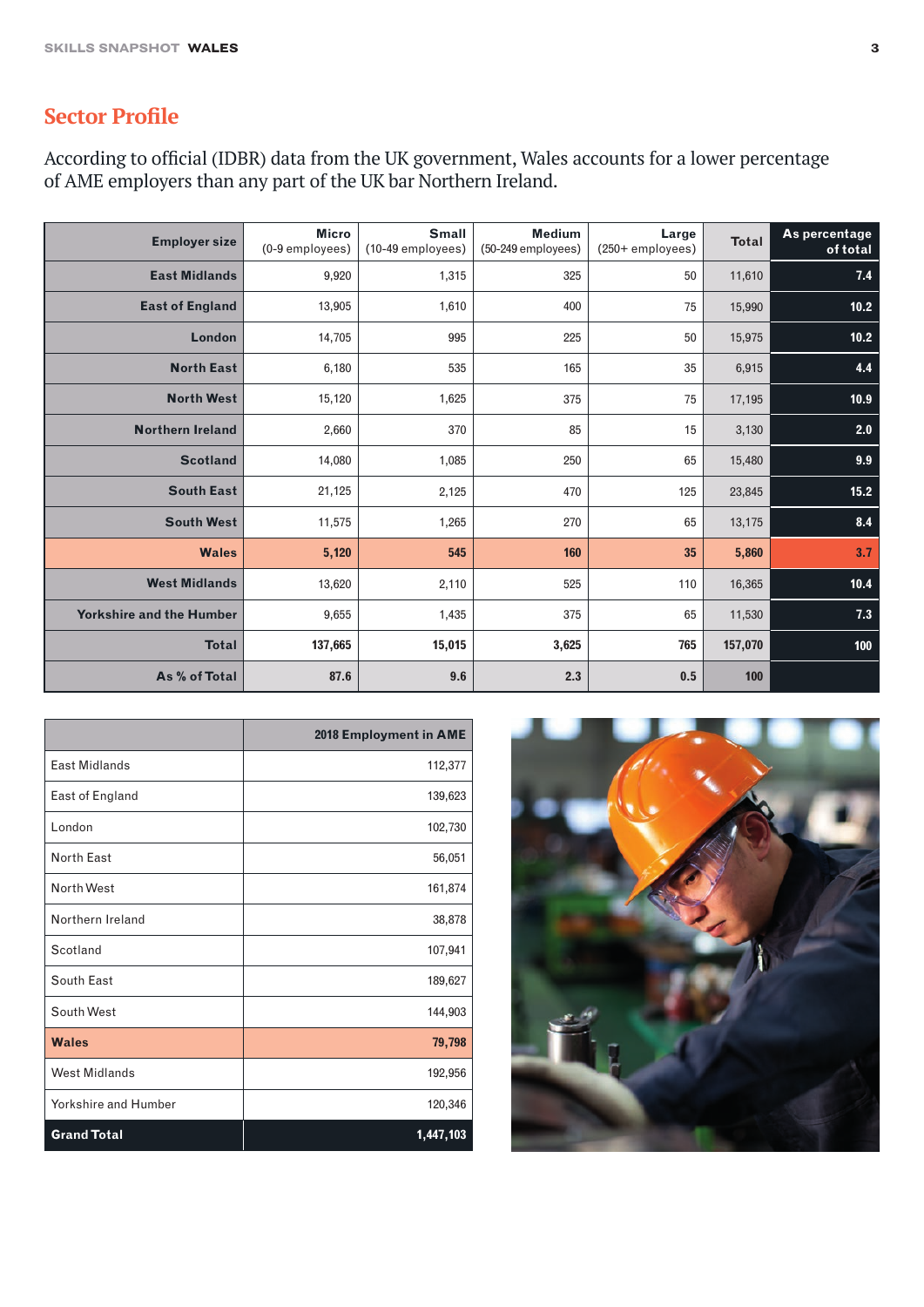#### **Demand for Skills**

Mechanical Engineering skills are the most in-demand technical skills amongst Welsh AME employers, according to Labour Insight data – in 2017, around 20% of AME job postings included a demand for these skills.

The list of in-demand skills also includes a number of skills related to efficiency and productivity, such as Six Sigma, and a variety of computing skills, including programming and software skills.

The demand for project management and budgeting skills is perhaps reflective of the changing nature of the sector, with engineers expected to be multi-disciplinary and rounded in terms of their skillsets.



Communication and problem solving skills are in demand in the AME sector across the UK, and they are the most in-demand general skills in Wales too.

A strong demand for leadership, organisational and planning skills reflects the changing roles of engineers and the demand for engineers who can work across traditional boundaries.

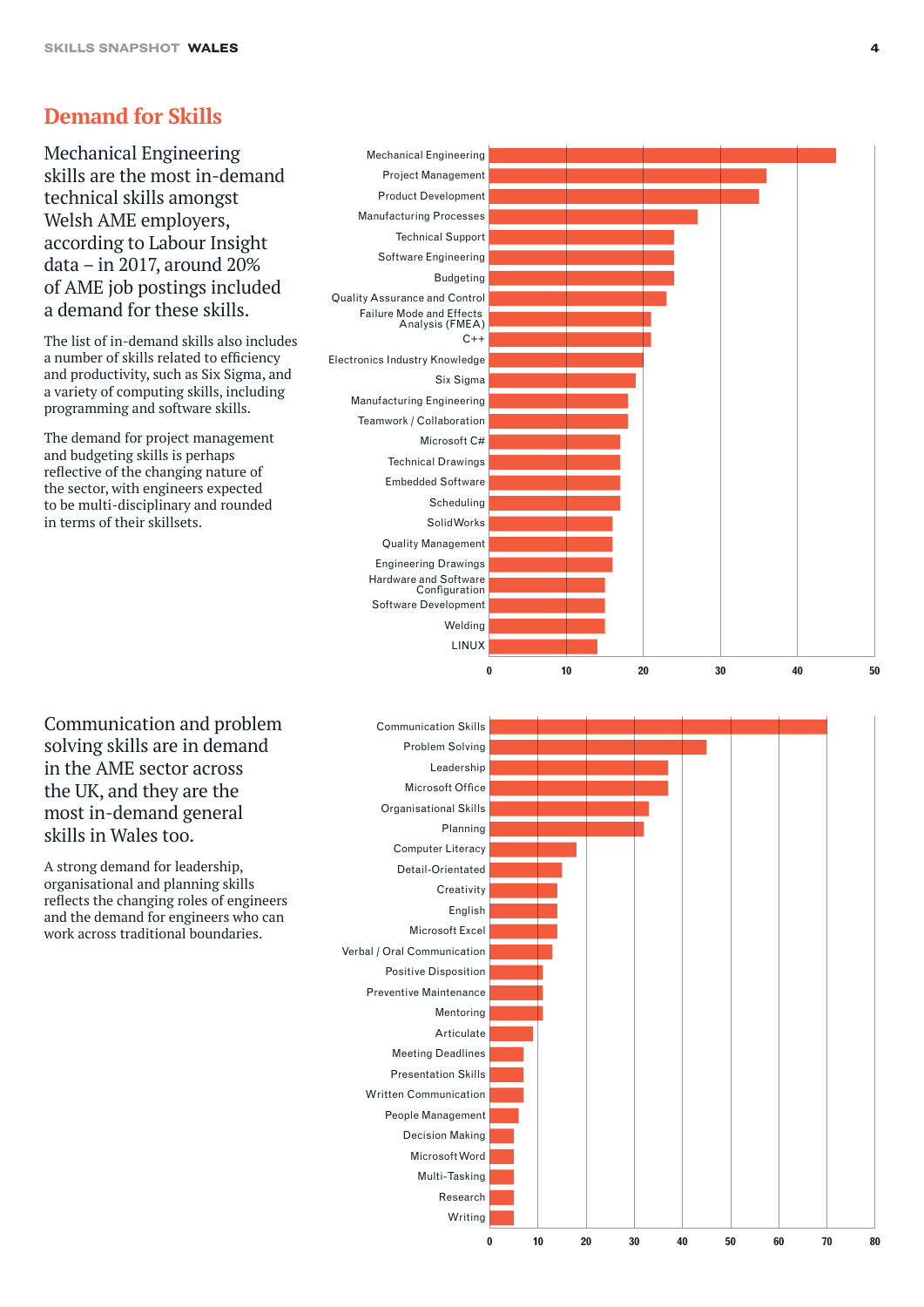**The expected growth in professionals could be met from within the sector if some existing lower-skilled workers could be upskilled effectively.**

Semta's own analysis has flagged a need for development of the AME workforce to ensure that Welsh workers in the sector are qualified and skilled to the levels appropriate to their roles.



**1,359 Technicians** require development to **Level 4 or higher**



**8,591 of those working in Skilled Trades Occupations** require development to **Level 3 or higher**



**6,749 Operators** require development to **Level 2 or higher**

#### **Occupations, qualifications and the skills shift**

Ensuring that the operators and skilled tradespeople in the Welsh AME sector are able to achieve higher qualification and skills levels is especially important in the context of an expected shrinkage within the sector which will be largely due to these roles disappearing.

The expected growth in professionals could be met from within the sector if some existing lower-skilled workers could be upskilled effectively.

#### **Qualification Split**

| <b>Occupational area</b>                 | <b>Wales</b><br>2018 | <b>Wales</b><br>2023 | 2018-23<br><b>Wales</b><br>change | 2018-23<br><b>UK</b><br>change |
|------------------------------------------|----------------------|----------------------|-----------------------------------|--------------------------------|
| Process, plant and machine operatives    | 23,853               | 21,497               | $-9.90\%$                         | $-12.90\%$                     |
| Skilled trades occupations               | 21,504               | 19,294               | $-10.30\%$                        | $-11.70%$                      |
| Professional occupations                 | 9,170                | 9,253                | $0.90\%$                          | 0.20%                          |
| Associate professional and technical     | 7,360                | 7,218                | $-1.90\%$                         | $-1.90\%$                      |
| Managers, directors and senior officials | 5,493                | 5,506                | $0.20\%$                          | $-0.70%$                       |
| Elementary occupations                   | 5,159                | 4,799                | $-7.00\%$                         | $-9.60\%$                      |
| Administrative and secretarial           | 4,985                | 4,741                | $-4.90\%$                         | $-8.50\%$                      |
| Sales and customer service               | 1,371                | 1,337                | $-2.50\%$                         | $-4.20%$                       |
| Caring, leisure and other service        | 901                  | 945                  | $4.90\%$                          | $2.30\%$                       |
| <b>Grand Total</b>                       | 79798                | 74590                | $-6.50%$                          | $-5.50%$                       |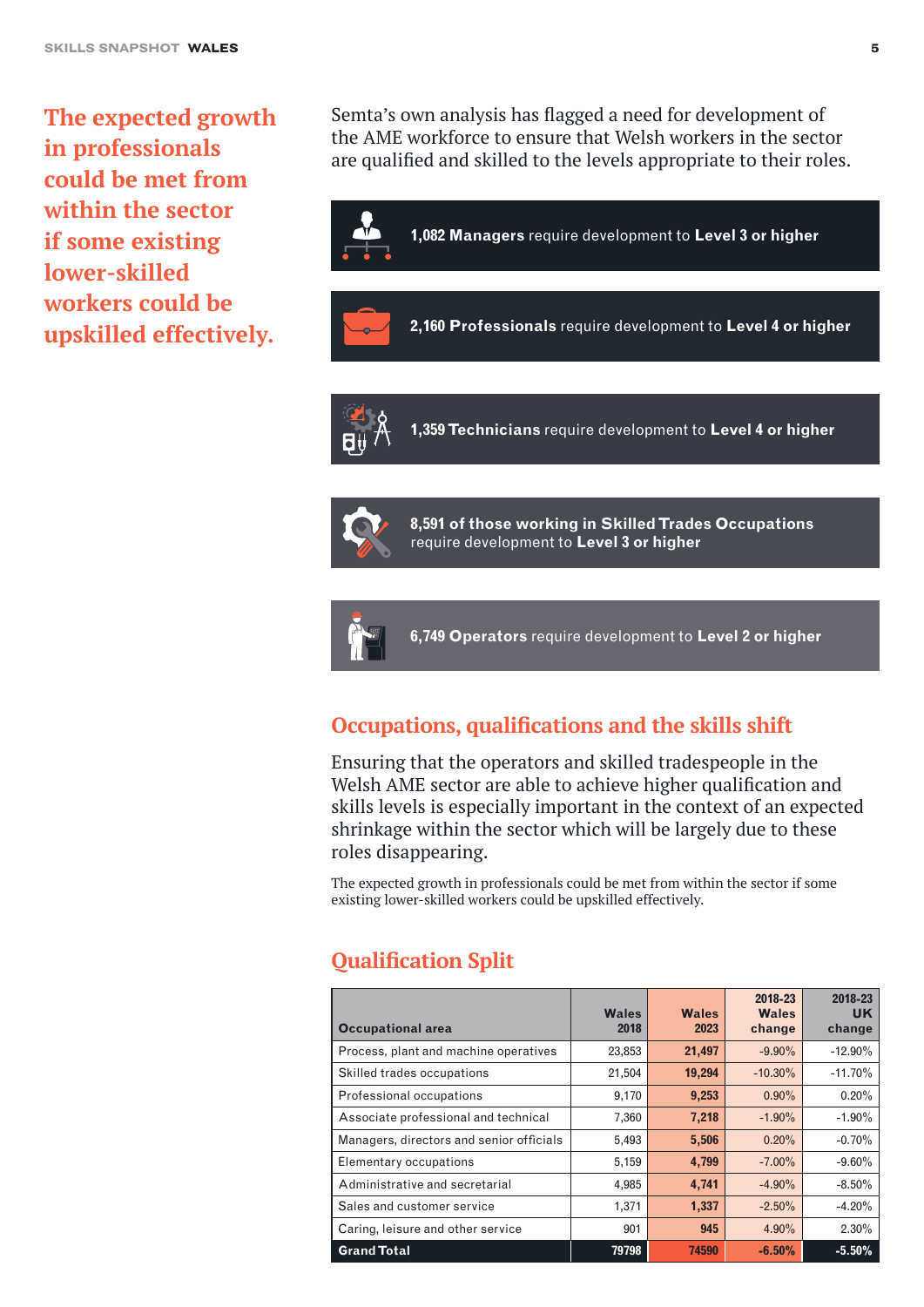**The shrinkage of the numbers employed within the Welsh AME sector will not be contained within one or two subsectors – it will be felt across the sector as a whole.** 

#### **Occupations: Current Workforce & Projections**

There will be a growth in the numbers of workers with all qualification levels at QCF4 equivalent and above, and a decline in the numbers with qualifications at QCF3 and below.

Further and higher education will be especially important, so the aforementioned review of vocational qualifications is especially timely. UK-wide policies such as the National Retraining Scheme could also help workers to access the training they need.

#### **The Welsh Government has also produced its own STEM delivery plan, which sets out these key priorities for learners:-**

- improving the analysis and reporting of progress against key indicators
- evolving the learning and teaching undertaken in schools, colleges and universities
- developing STEM-related qualifications to be of a standard comparable with the rest of the UK and the best in the world
- promoting the long-term, self-sustaining, system-wide development of an education workforce capable of delivering a new and challenging STEM curriculum
- increasing interest and participation in STEM learning, particularly with girls
- equipping young people with career management skills and knowledge of the options available to them in the STEM sector.

At degree level, Cardiff and Swansea are both ranked by the Complete University Guide in the top 15 universities in the UK for General Engineering (and ranked 4th and 6th respectively by quality of research), while Swansea is ranked in the top 20 (and 6th for research quality) for Aeronautical Engineering.

| <b>Qualification level</b>             | <b>Wales</b><br>2018 | <b>Wales</b><br>2023 | 2018-23<br><b>Wales</b><br><b>Change</b> | 2018-23 UK<br><b>Change</b> |
|----------------------------------------|----------------------|----------------------|------------------------------------------|-----------------------------|
| No qualification                       | 3401                 | 1,538                | $-54.8%$                                 | $-45.8%$                    |
| QCF1 GCSE (below grade C) & equivalent | 11,181               | 8,941                | $-20.0\%$                                | $-21.8%$                    |
| QCF2 GCSE (A-C) & equivalent           | 18,861               | 17,258               | $-8.5%$                                  | $-10.3%$                    |
| QCF3 A Level & equivalent              | 19,677               | 17,352               | $-11.8%$                                 | $-14.9%$                    |
| <b>QCF4 HE below Degree Level</b>      | 7,442                | 8,018                | 7.7%                                     | 3.2%                        |
| <b>QCF5 Foundation Degree</b>          | 2,531                | 2,809                | $11.0\%$                                 | 6.4%                        |
| <b>QCF6 First Degree</b>               | 12,044               | 13,803               | 14.6%                                    | 10.2%                       |
| <b>QCF7 Other Higher Degree</b>        | 3,892                | 4,083                | 4.9%                                     | 4.0%                        |
| <b>QCF8 Doctorate</b>                  | 771                  | 789                  | 2.3%                                     | 2.2%                        |
| <b>Grand Total</b>                     | 79,798               | 74,590               | $-6.5%$                                  | $-5.5%$                     |

The shrinkage of the numbers employed within the Welsh AME sector will not be contained within one or two subsectors – it will be felt across the sector as a whole. (The caveat is that these projections were based on data

which did not take into account the effects of Brexit, changes of government policy or other such variables – the Welsh aerospace sector, for example, would be particularly vulnerable to the negative effects of a no-deal Brexit.)